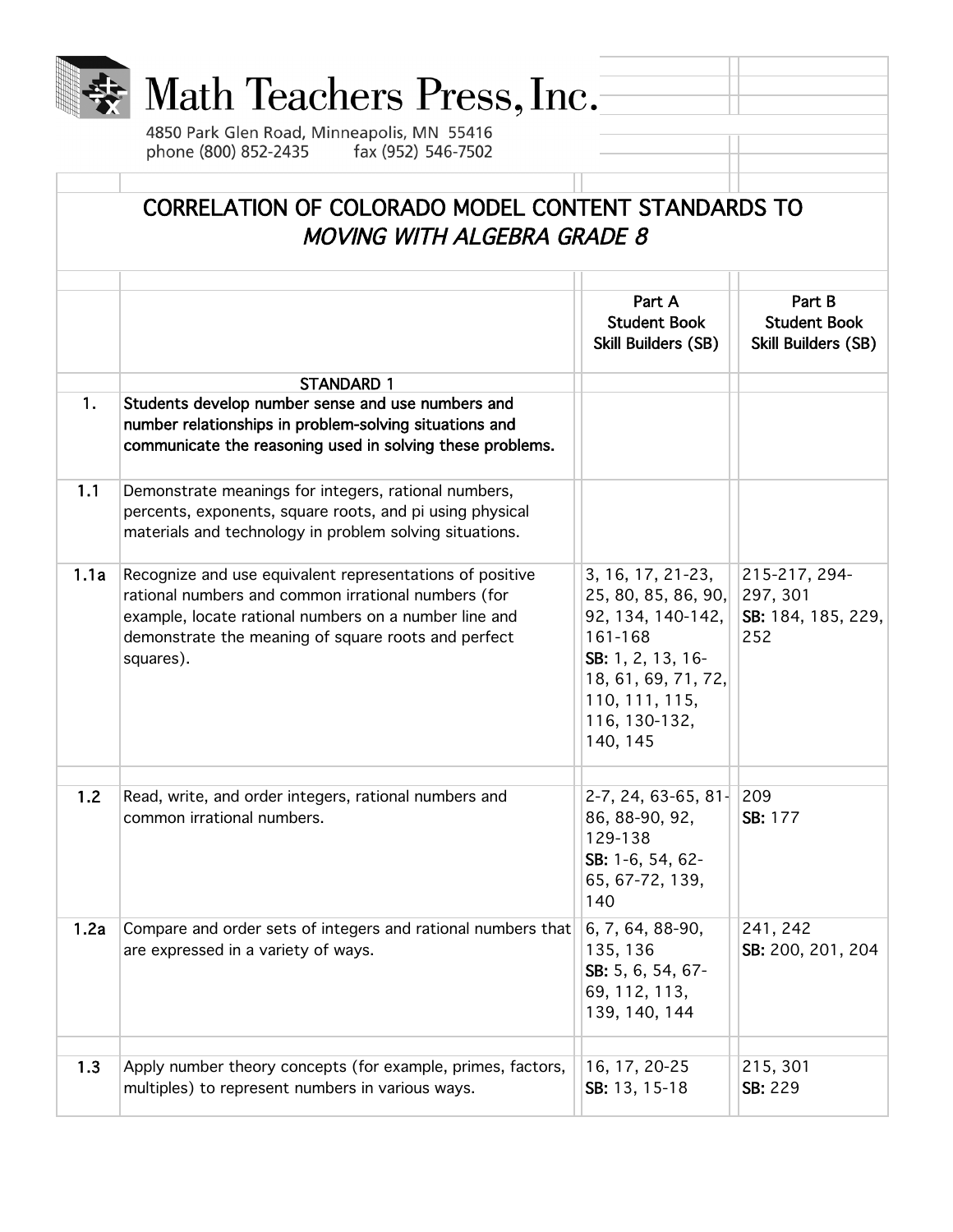|      |                                                                                                                                                                                        | Part A<br><b>Student Book</b>                                                                                                                                   | Part B<br><b>Student Book</b>                                               |
|------|----------------------------------------------------------------------------------------------------------------------------------------------------------------------------------------|-----------------------------------------------------------------------------------------------------------------------------------------------------------------|-----------------------------------------------------------------------------|
|      |                                                                                                                                                                                        | <b>Skill Builders (SB)</b>                                                                                                                                      | Skill Builders (SB)                                                         |
| 1.3a | Apply number theory concepts (for example, primes, factors,<br>multiples, exponents) in problem solving situations.                                                                    | 18, 19, 97-99,<br>101, 102, 123-<br>127<br>SB: 14, 79-83, 140<br>143                                                                                            | 219, 292, 293<br>SB: 228, 229                                               |
| 1.4  | Use the relationships among fractions, decimals, and<br>percents, include the concepts of ratio and proportion in<br>problem-solving situations.                                       |                                                                                                                                                                 |                                                                             |
| 1.4a | Use the relationships among fractions, decimals and percents<br>including the concepts of ratio and proportion in problem<br>solving situations (similarity, scale factor, unit rate). | 122, 169-179<br>SB: 101, 133, 134,<br>136-138                                                                                                                   | 200-222, 225-<br>227, 275-278<br>SB: 187-189, 191,<br>192, 222, 223,<br>246 |
| 1.5  | Develop, test, and explain conjectures about properties of<br>integers and rational numbers.                                                                                           |                                                                                                                                                                 |                                                                             |
| 1.5a | Develop and test conjectures about properties of integers<br>(does $3 - 5 = 5 - 3$ ?) and rational numbers.                                                                            | 68-78, 93-102,<br>107-115, 140-<br>143, 147-150,<br>153, 154, 157,<br>162-168<br>SB: 57-60, 73-83,<br>89-99, 115-118,<br>120-123, 125-<br>127, 131, 132,<br>145 | 244-248<br>SB: 202-206                                                      |
| 1.6  | Use number sense to estimate and justify the reasonableness<br>of solutions to problems involving integers, rational numbers,<br>and common irrational numbers.                        |                                                                                                                                                                 |                                                                             |
| 16.a | Use number sense to estimate and justify the reasonableness<br>of solutions to problems involving integers and rational<br>numbers.                                                    | 30-33, 41, 51-55,<br>59, 103-106, 116-<br>119, 145, 146,<br>158-160, 172<br>SB: 25-28, 42-46,<br>51-53, 84-88,<br>100, 101, 119,<br>124, 128, 129,<br>135       | 275<br>SB: 217, 218, 245,<br>246                                            |
|      | <b>STANDARD 2</b>                                                                                                                                                                      |                                                                                                                                                                 |                                                                             |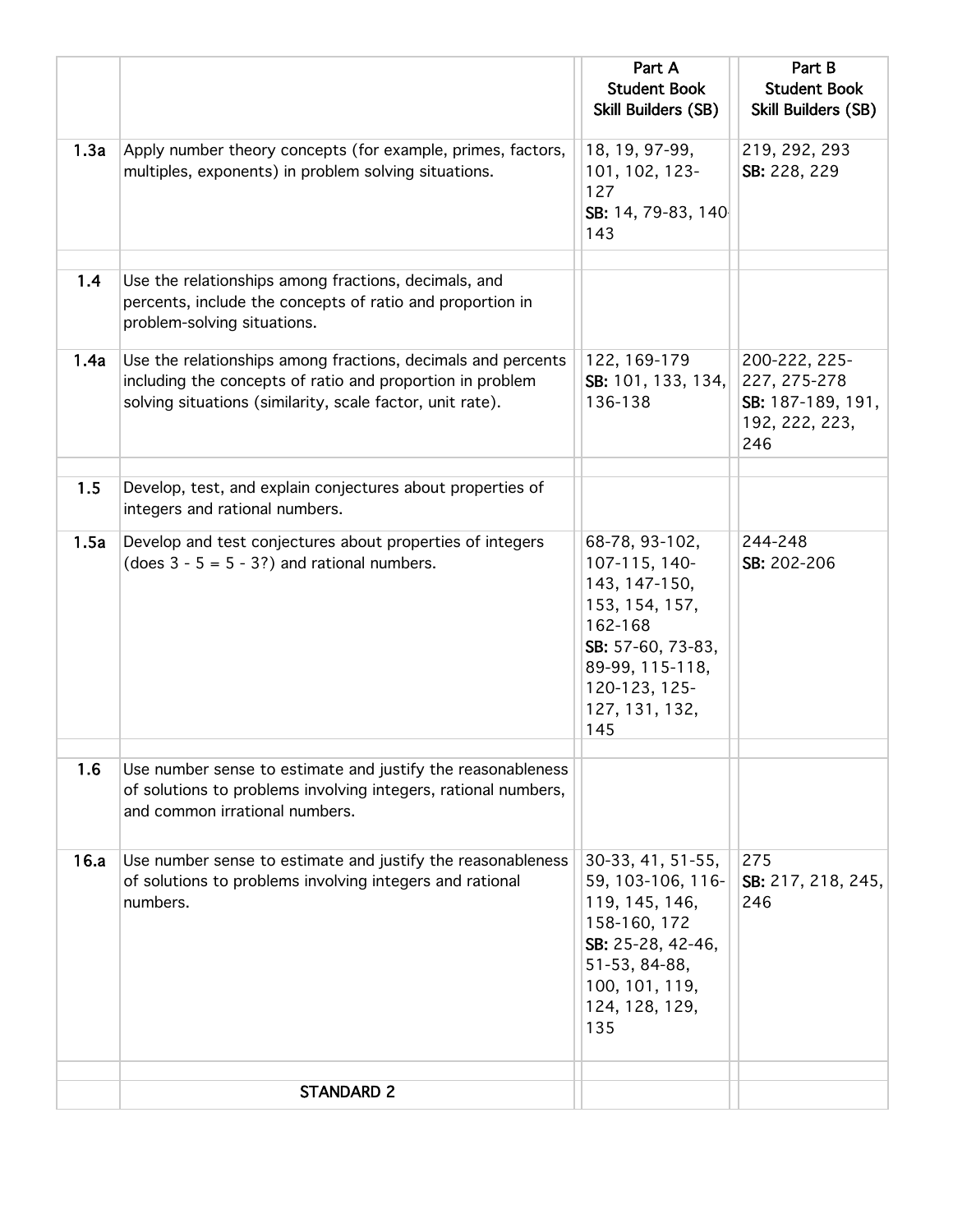|                  |                                                                                                                                                                                                                                        | Part A<br><b>Student Book</b><br>Skill Builders (SB) | Part B<br><b>Student Book</b><br>Skill Builders (SB)                                 |
|------------------|----------------------------------------------------------------------------------------------------------------------------------------------------------------------------------------------------------------------------------------|------------------------------------------------------|--------------------------------------------------------------------------------------|
| 2.               | Students use algebraic methods to explore, model, and<br>describe patterns and functions involving numbers, shapes,<br>data, and graphs in problem-solving situations and<br>communicate the reasoning used in solving these problems. |                                                      |                                                                                      |
| 2.1              | Represent, describe, and analyze patterns and relationships<br>using tables, graphs, verbal rules, and standard algebraic<br>notation.                                                                                                 |                                                      |                                                                                      |
| 2.1a             | Represent, describe, and analyze patterns (for example,<br>geometric and numeric) and relationships using tables,<br>graphs, verbal rules, and standard algebraic notation.                                                            | 35, 85-88, 122<br>SB: 30, 66, 102,<br>140            | 199, 231-234,<br>273, 274, 279,<br>280, 307-309<br>SB: 196-199, 224,<br>234-239, 254 |
| 2.1 <sub>b</sub> | Convert from one functional representation 9table, graph,<br>verbal rule, standard algebraic notation) to another.                                                                                                                     |                                                      | 231-234, 311-<br>317, 332, 333<br>SB: 236-239, 254                                   |
| 2.2              | Describe patterns using variables, expressions, equations and<br>inequalities in problem-solving situations.                                                                                                                           |                                                      |                                                                                      |
| 2.2a             | Describe patterns using variables, expressions, equations and<br>inequalities in problem solving situations.                                                                                                                           |                                                      | 231, 232, 273,<br>274, 279, 280,<br>284<br>SB: 196, 197, 224,<br>236, 254            |
| 2.3              | Analyze functional relationships to explain how a change in<br>one quantity results in a change in another (for example, how<br>the area of a circle changes as the radius increases, or how a<br>person's height changes over time).  |                                                      |                                                                                      |
| 2.3a             | Analyze functional relationships to explain how a change in<br>one quantity results in a change in another (for example, how<br>a person's height changes over time).                                                                  |                                                      | 231-234, 311,<br>312, 314-317, 322<br>SB: 196, 197, 236-<br>239, 242, 254            |
| 2.4              | Distinguish between linear and nonlinear functions through<br>informal investigations.                                                                                                                                                 |                                                      |                                                                                      |
| 2.4a             | Distinguish between linear and nonlinear functions through<br>informal investigations.                                                                                                                                                 |                                                      | 318, 319<br>SB: 240                                                                  |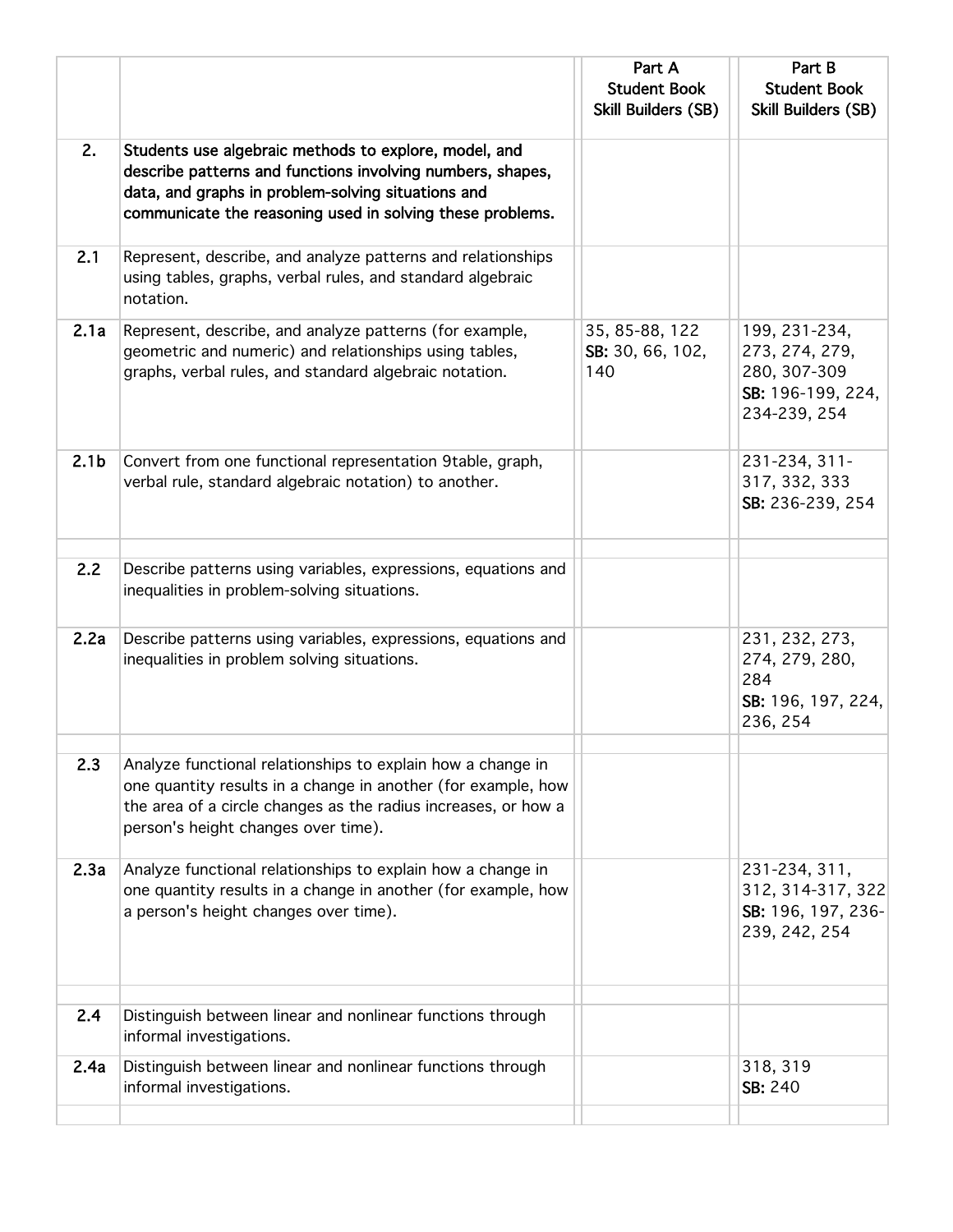|                  |                                                                                                                                                                                                  | Part A<br><b>Student Book</b><br><b>Skill Builders (SB)</b> | Part B<br><b>Student Book</b><br>Skill Builders (SB)                           |
|------------------|--------------------------------------------------------------------------------------------------------------------------------------------------------------------------------------------------|-------------------------------------------------------------|--------------------------------------------------------------------------------|
| 2.5              | Solve simple linear equations in problem-solving situations<br>using a variety of methods (informal, formal, graphical) and a<br>variety of tools (physical, materials, calculators, computers). |                                                             |                                                                                |
| 2.5a             | Solve simple linear equations in problem solving situations<br>using a variety of methods (informal, formal, and graphic).                                                                       |                                                             | 261, 273, 274,<br>276, 277, 279,<br>280<br>SB: 217, 218, 222-<br>224, 245, 246 |
|                  |                                                                                                                                                                                                  |                                                             |                                                                                |
| 3.               | <b>STANDARD 3</b><br>Students use data collection and analysis, statistics, and<br>probability in problem-solving situations and communicate<br>the reasoning used in solving thee problems.     |                                                             |                                                                                |
| 3.1              | Read and construct displays of data using appropriate<br>techniques (for example, line graphs, circle graphs, scatter<br>plots, box plots, stem-and-leaf plots) and appropriate<br>technology.   |                                                             |                                                                                |
| 3.1a             | Read and construct displays of data using appropriate<br>techniques (for example, circle graphs, scatter plots, box and<br>whisker plots, stem-and-leaf plots).                                  | 179<br>SB: 101                                              |                                                                                |
| 3.2              | Display and use measures of central tendency, such as mean,<br>median, and mode, and measures of variability, such as range<br>and quartiles.                                                    |                                                             |                                                                                |
| 3.2a             | Display and use measures of central tendency (such as mean,<br>median, and mode) and measures of variability (such as range<br>and quartiles) in problem solving situations.                     |                                                             |                                                                                |
| 3.3              | Evaluate arguments that are based on statistical claims.                                                                                                                                         |                                                             |                                                                                |
| 3.3a             | analyze a graph, table or summary for misleading<br>characteristics.                                                                                                                             | 56, 57<br>SB: 47-50                                         |                                                                                |
| 3.3 <sub>b</sub> | Recognize the misuse of statistical data in written arguments.                                                                                                                                   |                                                             |                                                                                |
| 3.3 <sub>c</sub> | Describe how data can be interpreted in more than one way<br>or be used to support more than one position in a debate.                                                                           |                                                             |                                                                                |
| 3.4              | Formulate hypotheses, draw conclusions, and make<br>convincing arguments based on data analysis.                                                                                                 |                                                             |                                                                                |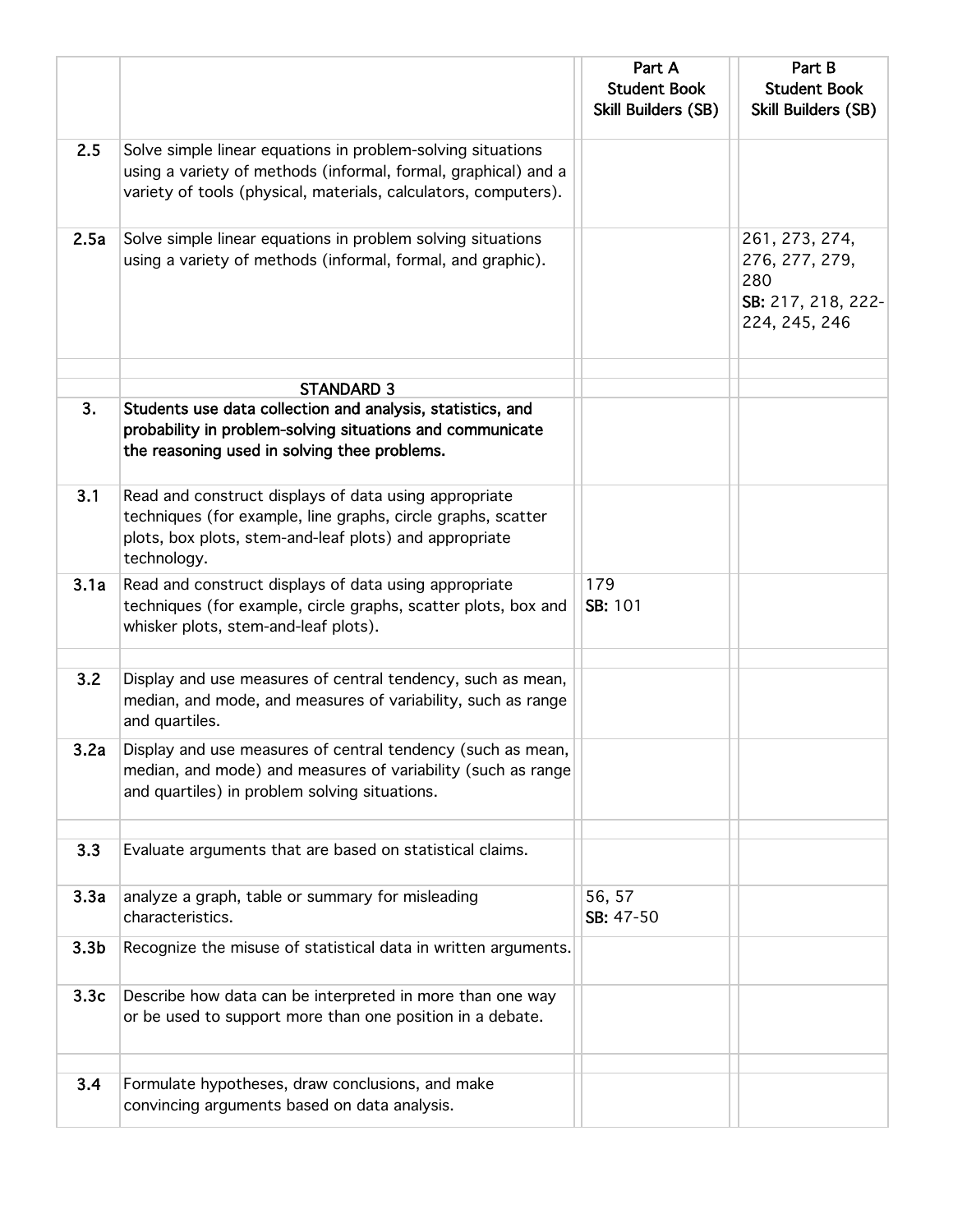|                  |                                                                                                                                                                                           | Part A<br><b>Student Book</b><br>Skill Builders (SB) | Part B<br><b>Student Book</b><br>Skill Builders (SB)                        |
|------------------|-------------------------------------------------------------------------------------------------------------------------------------------------------------------------------------------|------------------------------------------------------|-----------------------------------------------------------------------------|
| 3.4a             | Formulate hypotheses, draw conclusions, and make<br>convincing arguments based on data analysis.                                                                                          |                                                      |                                                                             |
| 3.6              | Make predictions and compare results using both<br>experimental and theoretical probability drawn from real-<br>world problems.                                                           |                                                      |                                                                             |
| 3.6a             | Use a model (list, tree diagram, area model) to determine<br>theoretical probabilities to solve problems involving<br>uncertainty.                                                        |                                                      |                                                                             |
| 3.6 <sub>b</sub> | Make predictions using theoretical probability in real-world<br>problems.                                                                                                                 |                                                      |                                                                             |
| 3.7              | Use counting strategies to determine all the possible<br>outcomes from an experiment (for example, the number of<br>ways students can line up to have their picture taken).               |                                                      |                                                                             |
| 3.7a             | Use a model or counting techniques to determine all the<br>possible outcomes from an experiment 9for example, the<br>number of ways students can line up to have their picture<br>taken). |                                                      |                                                                             |
|                  | <b>STANDARD 4</b>                                                                                                                                                                         |                                                      |                                                                             |
| 4.               | Students use geometric concepts, properties, and<br>relationships in problem-solving situations and communicate<br>the reasoning used in solving these problems.                          |                                                      |                                                                             |
| 4.2              | Describe, analyze, and reason informally about the properties<br>(for example, parallelism, perpendicularity, congruence) of<br>two- and three dimensional figures.                       |                                                      |                                                                             |
| 4.2a             | Describe, analyze and reason informally about properties (for<br>example, parallelism, perpendicularity, congruence, and<br>similarity) of two- and three-dimensional figures.            |                                                      | 182-185, 187-<br>200, 203<br>SB: 148, 149, 155-<br>167, 169, 170            |
| 4.3              | Apply the concepts of ratio, proportion, and similarity in<br>problem-solving situations.                                                                                                 | 122<br>SB: 102                                       |                                                                             |
| 4.3a             | Apply the concept of ratio, proportional and similarity in<br>problem solving situations.                                                                                                 |                                                      | 220-222, 225-<br>227, 275-278<br>SB: 187-189, 191,<br>192, 222, 223,<br>246 |
| 4.4              | Solve problems using coordinate geometry.                                                                                                                                                 |                                                      |                                                                             |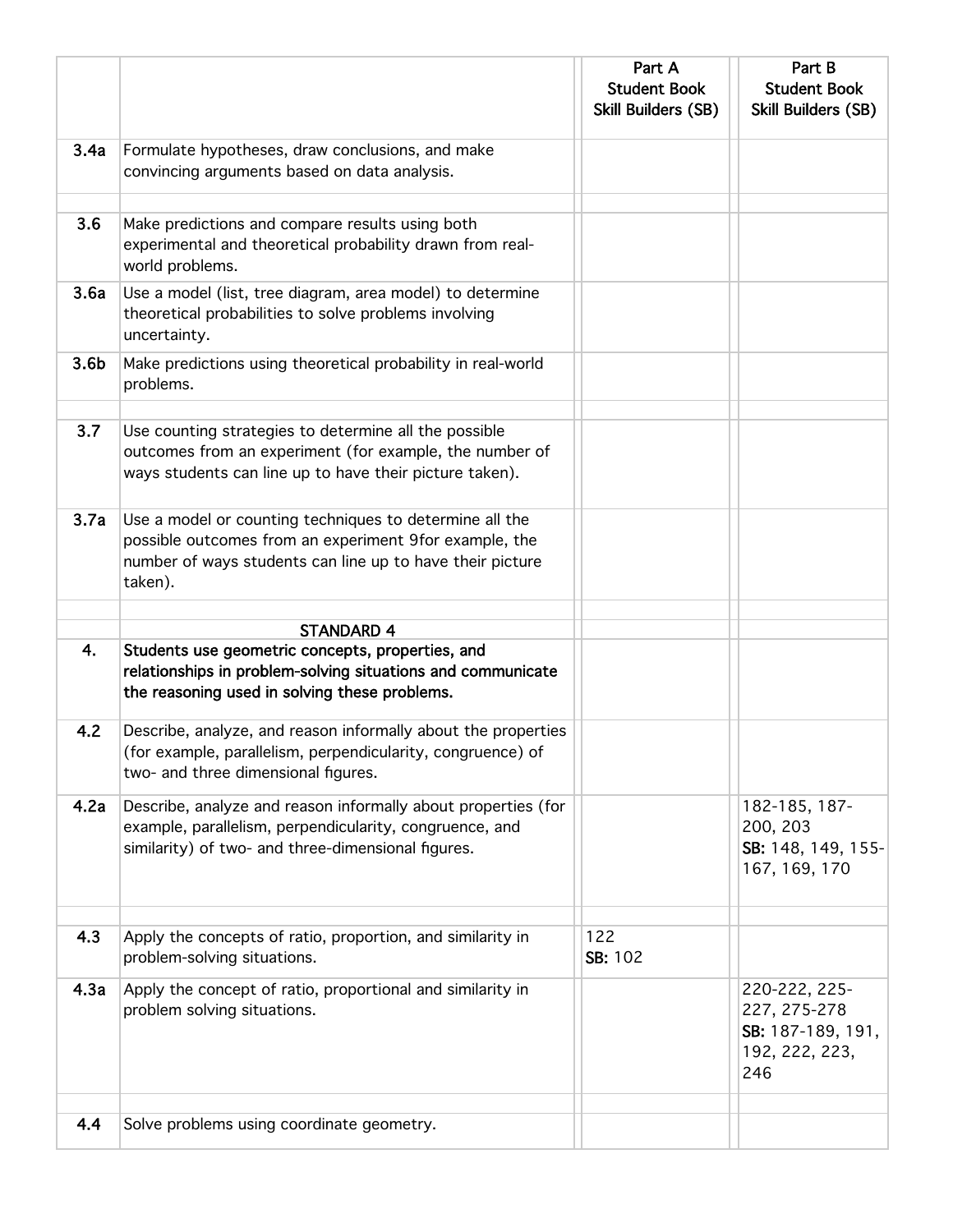|                  |                                                                                                                                                                                 | Part A<br><b>Student Book</b><br><b>Skill Builders (SB)</b> | Part B<br><b>Student Book</b><br>Skill Builders (SB)             |
|------------------|---------------------------------------------------------------------------------------------------------------------------------------------------------------------------------|-------------------------------------------------------------|------------------------------------------------------------------|
| 4.4a             | Solve problems in real-world situations using coordinate<br>geometry (for example, maps, distance on a number line).                                                            |                                                             | SB: 248                                                          |
| 4.5              | Solve problems involving perimeter and area in two<br>dimensions, and involving surface area and volume in three<br>dimensions.                                                 |                                                             |                                                                  |
| 4.5a             | Solve problems involving perimeter and area in two<br>dimensions, and involving surface area and volume in three<br>dimensions (include right prisms and cylinders).            |                                                             | 206-209, 212-214<br>SB: 174-177, 180-<br>182                     |
| 4.5 <sub>b</sub> | Apply the Pythagorean Theorem to solve real-world problems.                                                                                                                     |                                                             |                                                                  |
| 4.6              | Transform geometric figures using reflections, translations,<br>and rotations to explore congruence.                                                                            |                                                             | 219                                                              |
| 4.6a             | Transform geometric figures using reflections, translations,<br>and rotations to determine congruence.                                                                          |                                                             | 204<br>SB: 171, 172                                              |
|                  | <b>STANDARD 5</b>                                                                                                                                                               |                                                             |                                                                  |
| 5.               | Students use a variety of tools and techniques to measure,<br>apply the results in problem-solving situations, and<br>communicate the reasoning used in solving these problems. |                                                             |                                                                  |
| 5.1              | Estimate, use, and describe measures of distance, perimeter,<br>area, volume, capacity, weight, mass, and angle comparison.                                                     |                                                             |                                                                  |
| 5.1a             | Estimate and use measures of area, volume, capacity, weight,<br>and angle comparisons to solve problems.                                                                        |                                                             | 186, 187, 210-<br>214, 233, 234<br>SB: 155, 178-183,<br>198, 199 |
| 5.2              | Estimate, make, and use direct and indirect measurements to<br>describe and make comparisons.                                                                                   |                                                             |                                                                  |
| 5.2a             | Estimate, make and use direct and indirect measurements to<br>describe and make comparisons (for example, use a<br>proportion to find the height of a flag pole).               |                                                             | 225<br>SB: 189                                                   |
| 5.3              | Read and interpret scales including those based on number<br>lines, graphs, and maps.                                                                                           |                                                             |                                                                  |
| 5.3a             | Read and interpret scales on number lines, graphs and maps<br>(for example, given a map and a scale, determine the<br>distance between two points on the map).                  |                                                             | 226, 227<br>SB: 191, 192                                         |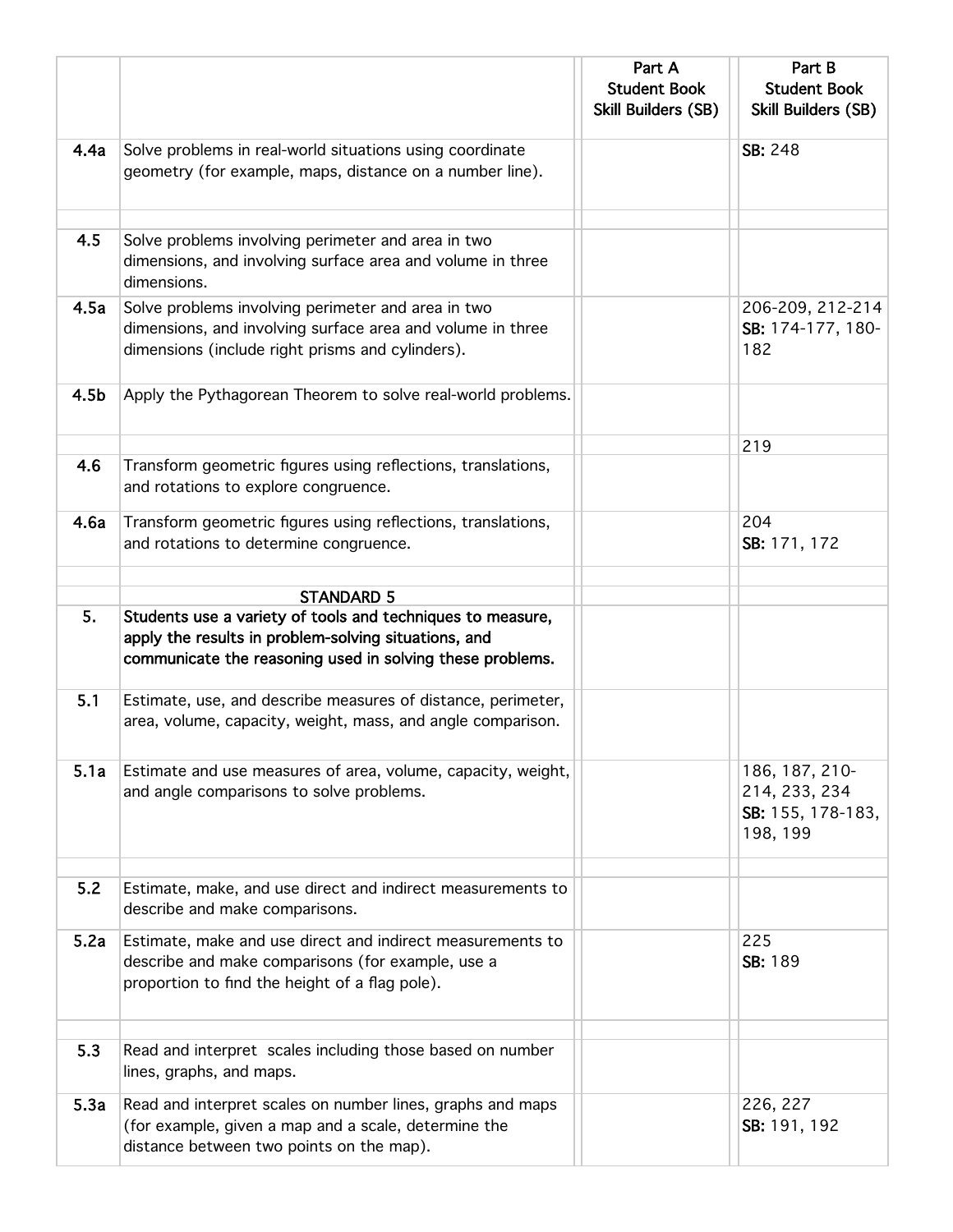|                  |                                                                                                                                                                                                                                                                                                           | Part A<br><b>Student Book</b><br>Skill Builders (SB)                                                                                                                         | Part B<br><b>Student Book</b><br><b>Skill Builders (SB)</b> |
|------------------|-----------------------------------------------------------------------------------------------------------------------------------------------------------------------------------------------------------------------------------------------------------------------------------------------------------|------------------------------------------------------------------------------------------------------------------------------------------------------------------------------|-------------------------------------------------------------|
| 5.4              | Develop and use formulas and procedures to solve problems<br>involving measurement.                                                                                                                                                                                                                       |                                                                                                                                                                              |                                                             |
| 5.4a             | Develop and use procedures or formulas to solve problems<br>involving measurement (for example, distance, area, surface<br>area, and volume of right prisms and cylinders).                                                                                                                               |                                                                                                                                                                              | 206-214, 321<br>SB: 174-182, 241,<br>248                    |
| 5.5              | Describe how a change in an object's linear dimensions<br>affects its perimeter, area, and volume.                                                                                                                                                                                                        |                                                                                                                                                                              |                                                             |
| 5.5a             | Describe how a change in an object's linear dimensions<br>affects its perimeter, area and volume (for example, how the<br>area of a circle changes as the radius increases).                                                                                                                              |                                                                                                                                                                              | 209, 210<br>SB: 183                                         |
| 6.               | <b>STANDARD 6</b><br>Students link concept and procedures as they develop and<br>use computational techniques, including estimation, mental<br>arithmetic, paper-and-pencil, calculators, and computers, in<br>problem-solving situations and communicate the reasoning<br>used in solving thee problems. |                                                                                                                                                                              |                                                             |
| 6.1              | Use models to explain how ratios, proportions, and percents<br>can be used to solve real-world problems.                                                                                                                                                                                                  |                                                                                                                                                                              |                                                             |
| 6.1a             | Use models to explain how ratios, proportions, and percents<br>can be used to solve real-world problems.                                                                                                                                                                                                  | 122, 169-171,<br>174, 176, 177<br>SB: 102, 133, 134,<br>137                                                                                                                  | 220-222, 225, 275<br>278<br>SB: 187-189, 222,<br>223, 246   |
| 6.1 <sub>b</sub> | Convert from one set of units to another using proportions.                                                                                                                                                                                                                                               |                                                                                                                                                                              | 233, 234<br>SB: 198, 199                                    |
| 6.2              | Construct, use, and explain procedures to compute and<br>estimate with whole numbers, fractions, decimals, and<br>integers.                                                                                                                                                                               | 26-29, 34-40, 42-<br>51, 68-78, 87, 93-<br>102, 107-115,<br>143, 144, 147-<br>157<br>SB: 19-24, 29-41,<br>56-60, 73-83, 89-<br>99, 117, 118, 120-<br>123.125-127,<br>141-143 |                                                             |
| 6.2a             | Apply order of operations to evaluate simple expressions with<br>integers.                                                                                                                                                                                                                                | 14<br>SB: 11                                                                                                                                                                 | 290-293<br>SB: 226-228                                      |